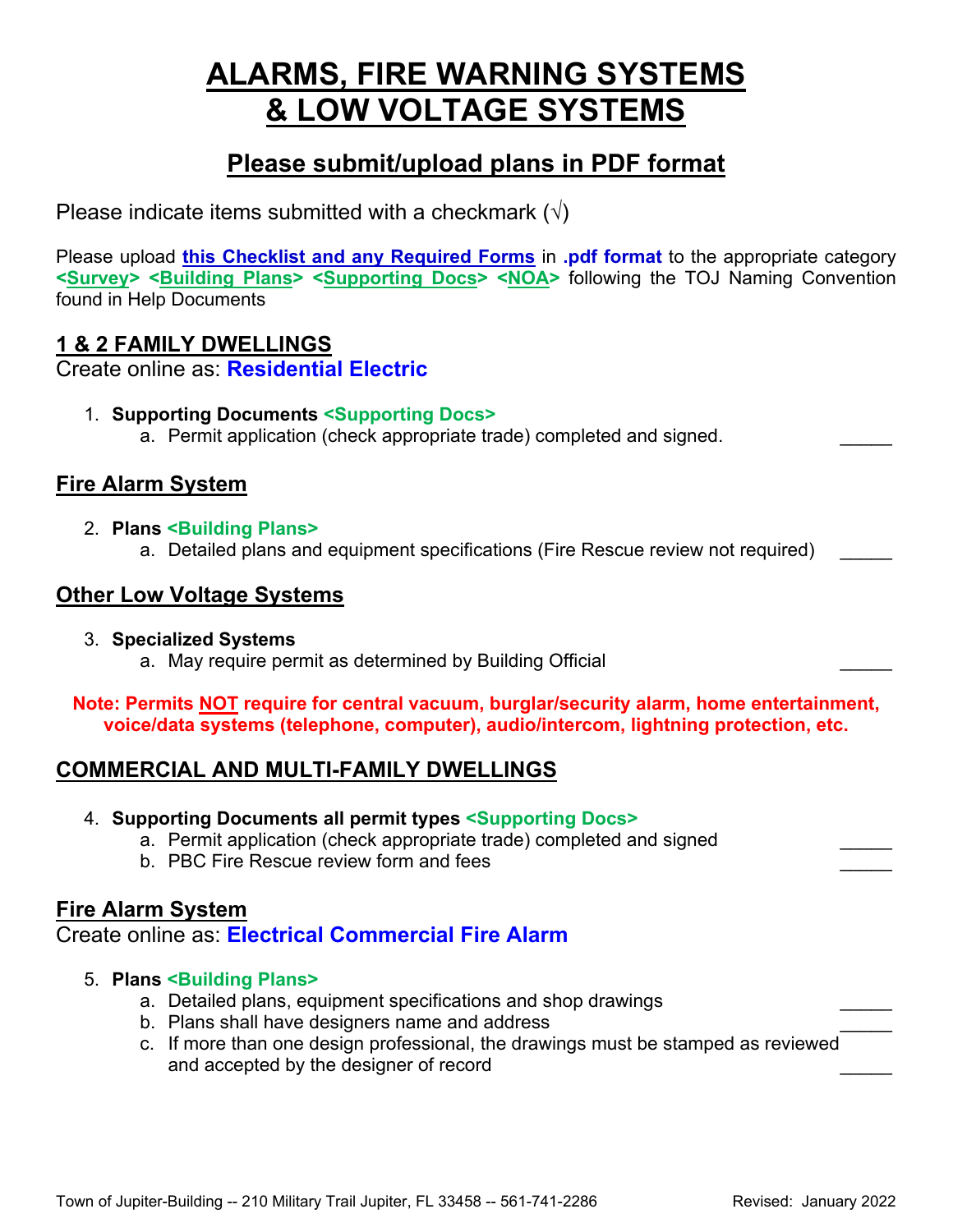## **Access Control and Other Specialized Systems**

Create online as: **Commercial Electrical**

#### 6. **Plans <Building Plans>**

- a. Detailed plans, equipment specifications and shop drawings
- b. Plans shall have designers name and address
- c. If more than one design professional, drawings shall be stamped as acceptable by Designer of Record

#### **Area of Refuge**

#### Create online as: **Commercial Low Voltage**

#### 7. **Plans <Building Plans>**

- a. Detailed plans, equipment specifications and shop drawings
- b. Plans shall have designers name and address
- c. If more than one design professional, drawings shall be stamped as acceptable by Designer of Record

**Note: Permits NOT required for central vacuum, burglar/security alarm, home entertainment, voice/data systems (telephone, computer), audio/intercom, lightning protection, etc.**

#### **Note: Field inspectors will verify appropriate installation of all low voltage systems at the framing inspection**